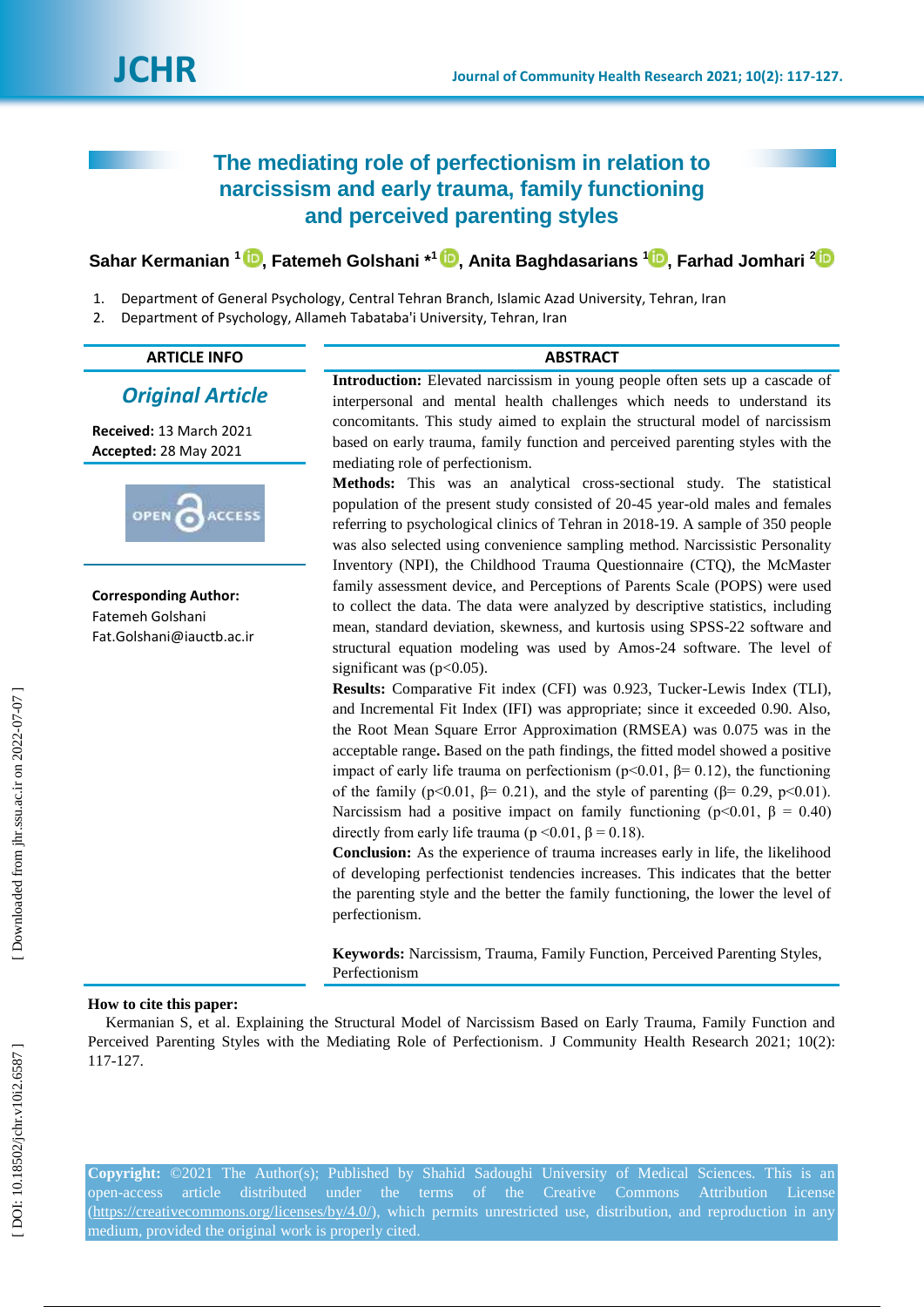#### **Introduction**

Over the past one hundred years or so, the subfields of psychology; social, cognitive, and industrial, have made great strides to helpunderstand that despite our similarities, each person is unique. This uniqueness is not just flattery or cliché but is based on the development of personality, heritage, milestones, family, culture, and society in which individuals are raised and influenced (1). Narcissistic characteristics can come from environments in childhood characterized by excessive deviations from ideal rearing, where there is either neglect/abuse (not enough careful attention) or over -pampering (too much careful attention). These "obviously supportive" parents, like abusive parents, are often unable to look at their child in a complete and integrated manner. They do not see their "real child," but an unrealistic, idealized one. Abusive parents also see, but in a devalued form, an unrealistic image of their child (2). The DSM -V description of narcissistic personality disorder needs to focus on the "easily accessible" characteristics of narcissism (grandiosity, exploitability, relationship difficulties, and anger and frustration) while omitting the "covert" characteristics that are less apparent and subtler (tendency to be sad loss -sensitive, socially isolated, restricted, and anxious -prone) (3). It is possible to define narcissistic people as individuals who are excessively concerned with issues of personal adequacy, power, prestige, and selfishness (4). Narcissism has the role of a protective shield in the psychoanalytic way of thinking, functioning as a black hole for the trauma patient, leading them eventually into a realm of an emotional void and memory deprivation, where there are no reverberations of the experience of the trauma patient. In the narcissistic envelope, however, motion, life, and a drive for death, and fragments of memory still survive. Although the psychoanalytic view considers that trauma tends to elevate narcissistic features, there are limited data to illustrate this possible link (5). A study has indicated that that the association

between parents and the child followed by

hereditary and biological features is more due to behavioral disorders (6). The role of the family is related to its capacity to adapt to changes, overcome contradictions, reinforc e members, succeed in applying disciplinary disciplines, observe individual boundaries, and enforce the rules and principles regulating the whole family structure to protect it (6). In addition, an association between parental violence and child behavioral disorder has been identified by researchers. Even if childhood trauma appears to affect the functioning of the inner family, few studies have concentrated on the impact on the family community of traumatic events (7 -9).

Among the topics explored in research on narcissism and childhood experiences are concerns related to maltreatment, overprotection, and permissive behavior (8). A greater sense of entitlement and narcissism, in general, has been correlated with over parenting, over involvement in the life of a child to shield the children from abuse and ensure such accomplishments. Permissive parenting has been found to be entitlement -related (10); alternatively, the opposite behavior -greater monitoring in the form of enforcement rules can be protective against grandiosity (8). Conversely, a relation between over -permissiveness and grandiose narcissism or entitlement was not found in another study (11). The differences in results could stem from which aspect of narcissism (e.g. vulnerable/grandiose/total) was evaluated, cultural differences in expression (8), and whether there was a distinction between maternal and paternal parenting styles. In addition, results may vary depending on whether childhood maltreatment, which is a risk factor for Narcissistic Personality Disorder (NPD), has been taken into account (8, 11,12,13).

Parent-child interactions and childhood experiences play an essential role in several theories on the etiology of narcissism. Studies suggest a link between parenting and narcissism; however, it examines different narcissism subtypes and individual differences in parenting behaviors (14). Perceived emotional neglect was significantly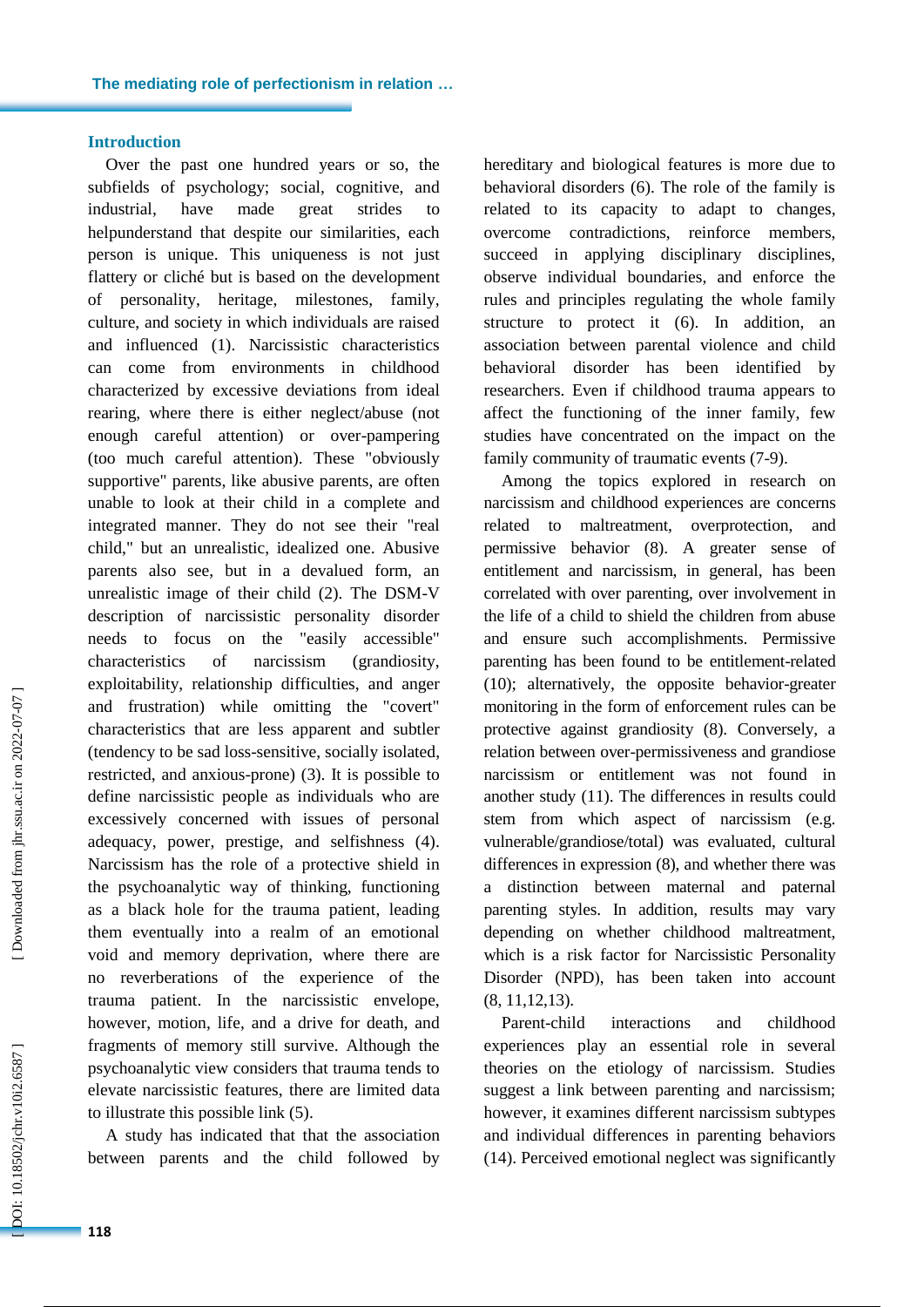associated with narcissistic vulnerability, which in turn was linked with depressive and generalized anxiety symptoms as separate dependent variables. Indirect effects were significant in each model, indicating narcissistic vulnerability as a significant mediator. With the inclusion of shame, narcissistic vulnerability and shame were significant as sequential mediators (15). As an extension of children's interactions with their parents, there is reason to believe that a perfectionistic orientation advances over time, and contexts within the family can play a significant role in developing perfectionism(16). Relationships between different indices of perfectionism and parenting styles were investigated before by previous studies (5,10, 16,17). Researchers noticed a correlation between parental authoritarianism and perfectionism among college students in a recent investigation (10,17).

Numerous previous studies have shown that the most damaging psycho -social factors for the development of personality disorders are considered to be both parenting styles and perfectionism, particularly positively associated with foster PD. A lot of research studies on this relationship have been done before, but the subject remains contentious and inconclusive; since personality disorders can be racially susceptible and data obtained from various cultures and communities is critical and inconsistent (17). It is important to mention that no research has been carried out to study the relationship between narcissism based on early (childhood) trauma, family function , and perceived parenting styles with the mediating role of perfectionism. To sum up, lack of warmth, leniency, overvaluation, and childhood maltreatment have all been related to higher levels of narcissism over parenting. These parenting patterns, however, have also been studied in isolation or in multiple combinations, with mixed results. The current research aimed to further the understanding and correlation of grandiose and insecure narcissistic characteristics in young people with a variety of childhood experiences of both parental types and experiences of maltreatment. Understanding these relationships can help provide efficient and timely solutions

from a clinical perspective (8). By simultaneously considering multiple remembered parenting styles and maltreatment in a large sample, this study aimed to explain the structural model of narcissism based on early trauma, family function and perceived parenting styles with the mediating role of perfectionism .

## **Methods**

In this analytical cross -sectional study, the statistical population of the present study included all 20 -45 year -old males and females referring to psychological clinics of Tehran city in 2018 -2019. In total, the study population consisted of 350 subjects, based on the rule expressed by Kline (16). The subjects were selected using a convenience sampling method. Then, the subjects of selected clinics formed the participants of the research according to the inclusion and exclusion criteria. In the first stage, five psychological clinics of Tehran were selected initially. The absence of mental conditions and serious physical illness, cooperation in completing the tools were the requirements for joining the research. Not having been diagnosed with a medical illness and significant physical illnesses were measured by asking participants at the psychological center about the medical history and experience of the patient. The exclusion criteria included expression of dissatisfaction to participate in the study and distorted questionnaires.

The research was performed by following ethical considerations , such as obtaining informed consent, confidentiality and retention of participants' confidential information, and the possibility of leaving the study if they decide to withdraw from the study. They were referred to psychiatric clinics for evaluations and completion of the questionnaires after pre-arranged coordination. Explanations were then given about the study and its significance in detecting, preventing, and intervening in a timely way. Then, the tools completed with the code were identified in order to maintain confidentiality. The questionnaires were presented to the individuals individually and they were asked to complete them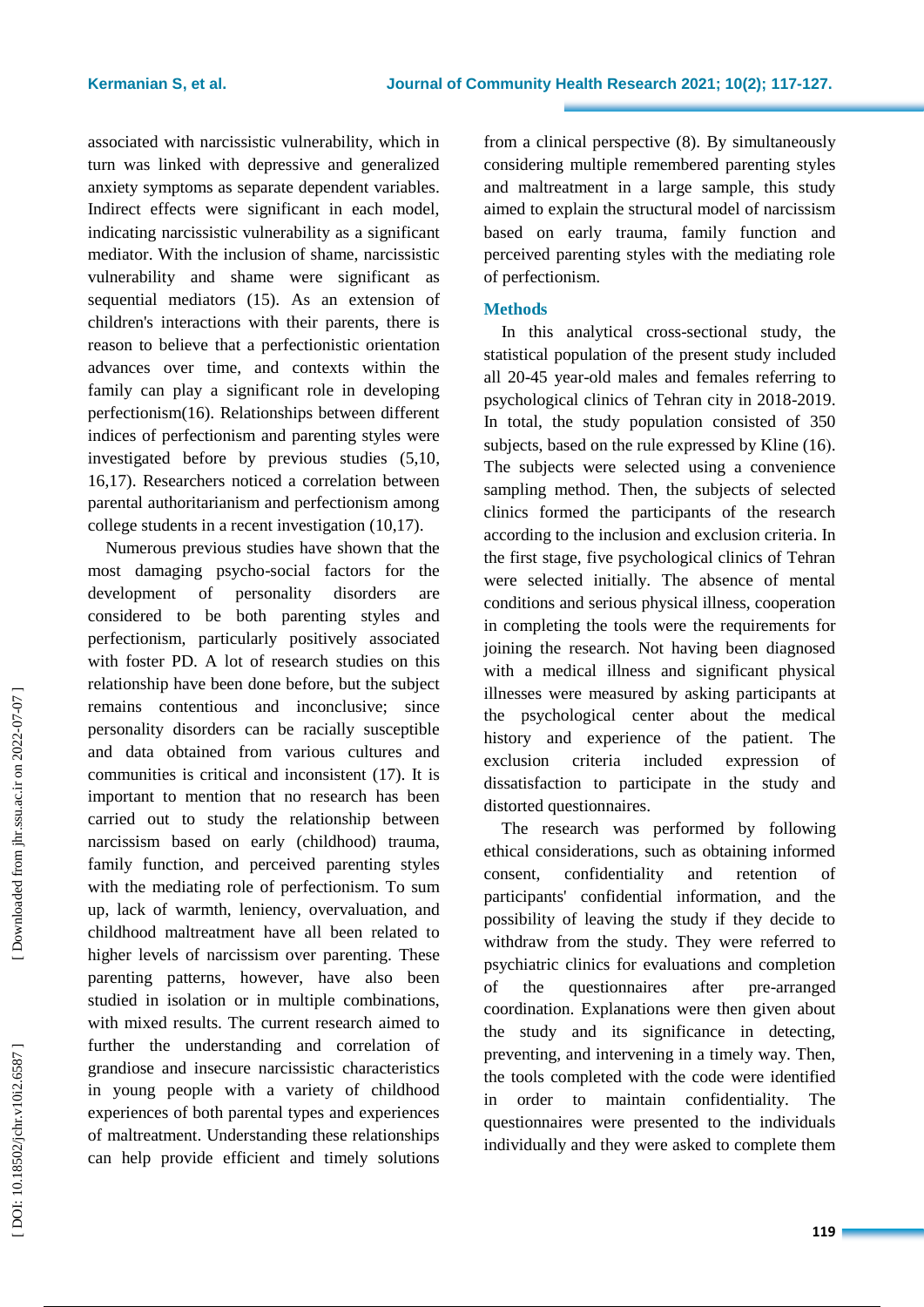#### **The mediating role of perfectionism in relation …**

all carefully and the participants completed them in an average of 30 to 45 minutes. It is worth noting that due to the research, informed written consent was collected from the individuals, and the participants were convinced of the terms of data security based on their personal information. A total of 350 individuals received the questionnaire. Four questionnaires gathered the information required for interpretation and research. It took one months to complete each questionnaire because four questionnaires had to be filled out. The design of the questionnaires and the study method followed ethical concepts. An explanatory statistics index was used to analyze the data and descriptive statistics were analyzed using SPSS - 2 2 software. Kolmogorov -Smirnov test was employed to determine the normality of the data, the confirmatory factor analysis to examine the validity of the testing methods and the testing model check, and Amos -24 software was used to analyze the results of the structural equation analysis (SEM[\).](https://ncss-wpengine.netdna-ssl.com/wp-content/themes/ncss/pdf/Procedures/PASS/Tests_of_Mediation_Effect_using_the_Sobel_Test.pdf) [Moreover, to assess the mediation](https://ncss-wpengine.netdna-ssl.com/wp-content/themes/ncss/pdf/Procedures/PASS/Tests_of_Mediation_Effect_using_the_Sobel_Test.pdf)  [effect of perfectionism, the Sobel](https://ncss-wpengine.netdna-ssl.com/wp-content/themes/ncss/pdf/Procedures/PASS/Tests_of_Mediation_Effect_using_the_Sobel_Test.pdf)  test was [used.](https://ncss-wpengine.netdna-ssl.com/wp-content/themes/ncss/pdf/Procedures/PASS/Tests_of_Mediation_Effect_using_the_Sobel_Test.pdf)



**Figure 1 .** The primary conceptual model of the condition of narcissistic personality

**Narcissistic Personality Inventory (NPI; Raskin & Hall 1979) :** In normal populations, the Narcissistic Personality Inventory is most commonly used to determine overt narcissistic characteristics (18). According to the findings of this self-report questionnaire, the 40 -item version of it proved to have strong reliability and construct validity (19). The participants had to answer 40 true -false items (for example. I like to be the center of attention vs. It makes me uncomfortable to be the center of attention). Using Cronbach's alpha as a measure, an Iranian study measured this scale and its subscales with coefficients ranging from 0.63 to 0.83 (20).

**The Childhood Trauma Questionnaire:** In order to measure childhood traumas, the childhood trauma questionnaire (CTQ) was used. Bernstein et al. (21) designed this28 -item questionnaire. The subject chooses the number that describes him best after reading each question. Each issue was based on a five -point Likert scale (never, rarely, sometimes, often, and always). This questionnaire had relatively high validity and reliability. The

coefficient of reliability of the entire test was 0.85 and the reliability coefficient of the subscales was between 0.80 and 0.94. These coefficients reflect the high reliability of the CTQ (22).

**The McMaster family assessment device:** This tool was designed by Epstein, Baldwin , and Bishop in 1983 (23). This scale consists of 60 question and 7 subscales, *t*he problem solving component includes: 12, 24, 38, 50, 60, interaction: 3, 14, 18, 43, 52, 59, roles: 4, 10, 15, 23, 34, 40, 45, 53, responsiveness to emotions: 9, 19, 28, 39, 49, 57, involvement in emotions: 5, 13, 25, 33, 37, 42, 54, behavior control: 7, 17, 20, 27, 32, 44, 47, 48, 55, and basic functions: 1, 6, 11, 16, 2*1, 26, 31, 36, 41, 46, 51, 56*. To score the Family Performance Questionnaire for each question, 1 to 4 scores, which is a four -point Likert scale, are given using the following keywords: (strongly agree 1), (agree, 2), (disagree, 3) , and (I strongly disagree, 4). The obtained scores indicate the score of each person in each of the subscales. The lower limit is 60 points, the average limit is 150 points, and the upper limit is 240 points. A score between 60 and 100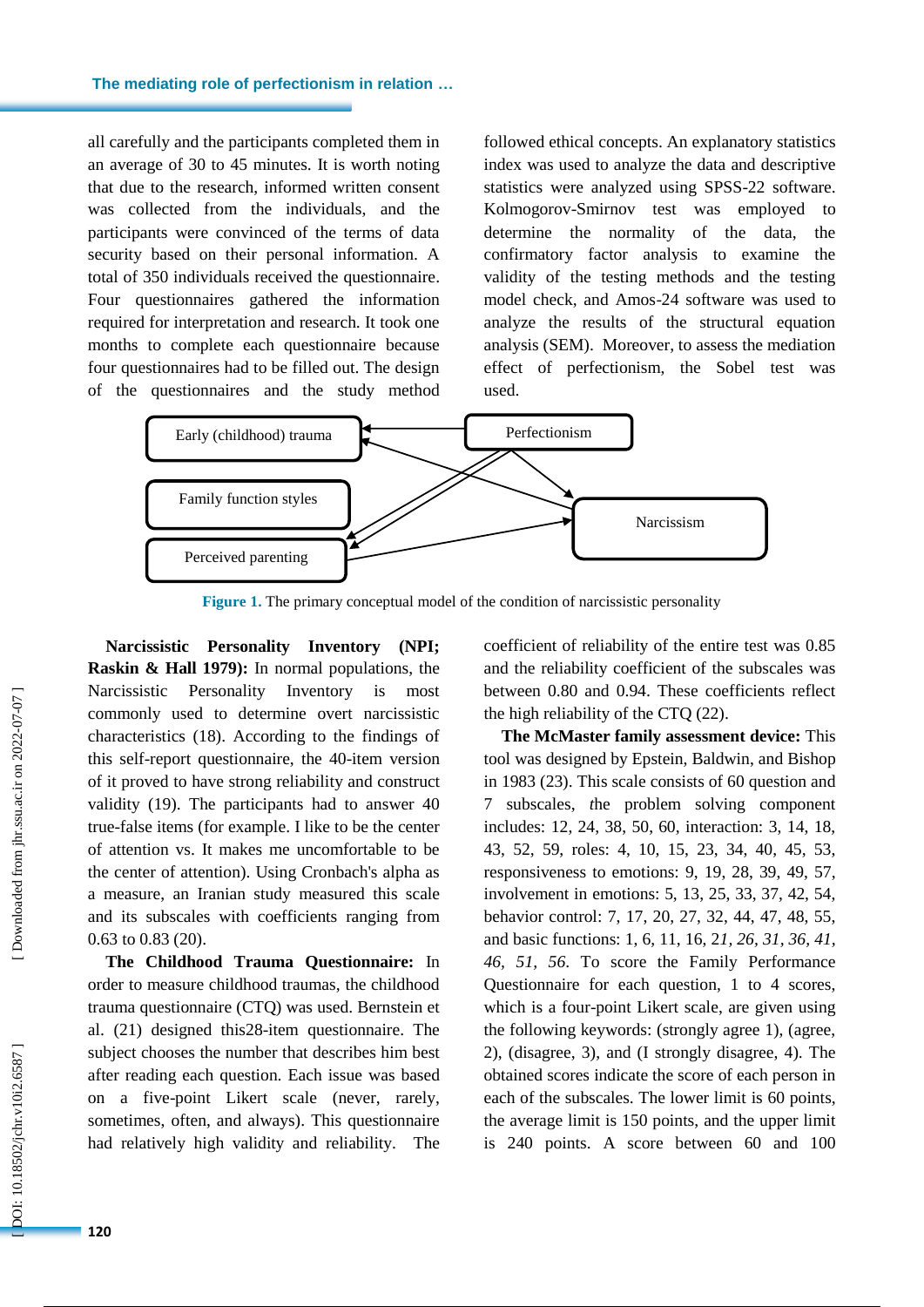indicates that family performance is poor. A score between 100 and 150 indicates that family performance is average. A score above 150 indicates that family performance is good. This application was validated in Iran (24).

**Perceptions of Parents Scale (POPS):** POPS (25), a self-report measure that contains 42 items (21 for mother and 21 for father). As a result, we use a seven -point Likert scale ranging from 1 (not at all true) to 7 (very true). The POPS consists of six sub -scales, including mother involvement, mother autonomy support, and mother warmth, father involvement, father autonomy support, and father warmth. The psychometric properties of English are adequate (25) and Iranian versions of the scale have been reported (26) .

**The Multidimensional Perfectionism Scale (MPS) :** Hewitt and Flett invented this measure in 1991. There are three subscales, and each has 15 items, the scores ranging from 0 to 5 (strongly disagree, disagree, neither agree nor disagree, agree and strongly agree) (27). The alpha coefficient range was from 0.74 to 0.89 in different studies (27). Optimism in self -oriented scales includes "I strive to reach perfection"; other oriented criteria include "Everything done by others must be of top quality"; and socially prescribed scales suggest "my influence expected

to be substantial"(28). To use this scale in Iran, the Cronbach's alpha was obtained 0.71 (29).

#### **Results**

Table 1 reveals that 52.3% (183) of the respondents were female ; while 47.6% (167) were male. In general, there are more females than males. The highest frequency was in the bachelor's degree category ( %38 percent; 133 out of 350).

Before analyzing the data, the assumptions of normality and collinearity were examined, the results of which are presented below. Skewness and Kurtosis Statistics were used to test the assumption of normality of the distribution of the all variables and Skewness was between -0.64 to 2.77 and Kurtosis was between - 0.44 to 1.32. Chou and Bentler (1995) found the  $\pm 3$  cut-off point appropriate for Skewness.

For the Kurtosis index, in general, values above  $\pm 10$  are problematic in structural equations modeling (Klein, 2015). The values obtained for the skewness and Kurtosis of the variables indicate that the distributions are normal. For testing the agreement between variance inflation factors (VIF) and tolerance indices, we used a threshold of 0.01 and a maximum of 10 for the VIF and tolerance indexes. Therefore, it confirms the existence of collinearity.

| <b>Variables</b>  | <b>Levels</b>        | N   | $\%$ |
|-------------------|----------------------|-----|------|
|                   | Male                 | 167 | 47.6 |
| Gender            | Female               | 183 | 52.3 |
|                   | Lower than 25 years  | 119 | 34   |
|                   | $25-35$ years        | 163 | 46.6 |
| Age               | 36-45 years          | 63  | 18   |
|                   | More than 45         | 4   | 1.4  |
|                   | Under diploma        | 16  | 4.6  |
|                   | Diploma              | 64  | 18.3 |
| Educational level | Associate Degree     | 12  | 3.4  |
|                   | Bachelor             | 133 | 38   |
|                   | Master of Arts       | 101 | 28.9 |
|                   | PhD and postdoctoral | 24  | 6.9  |

**Table 1.** Frequency distribution of the studied sample s by demographic variables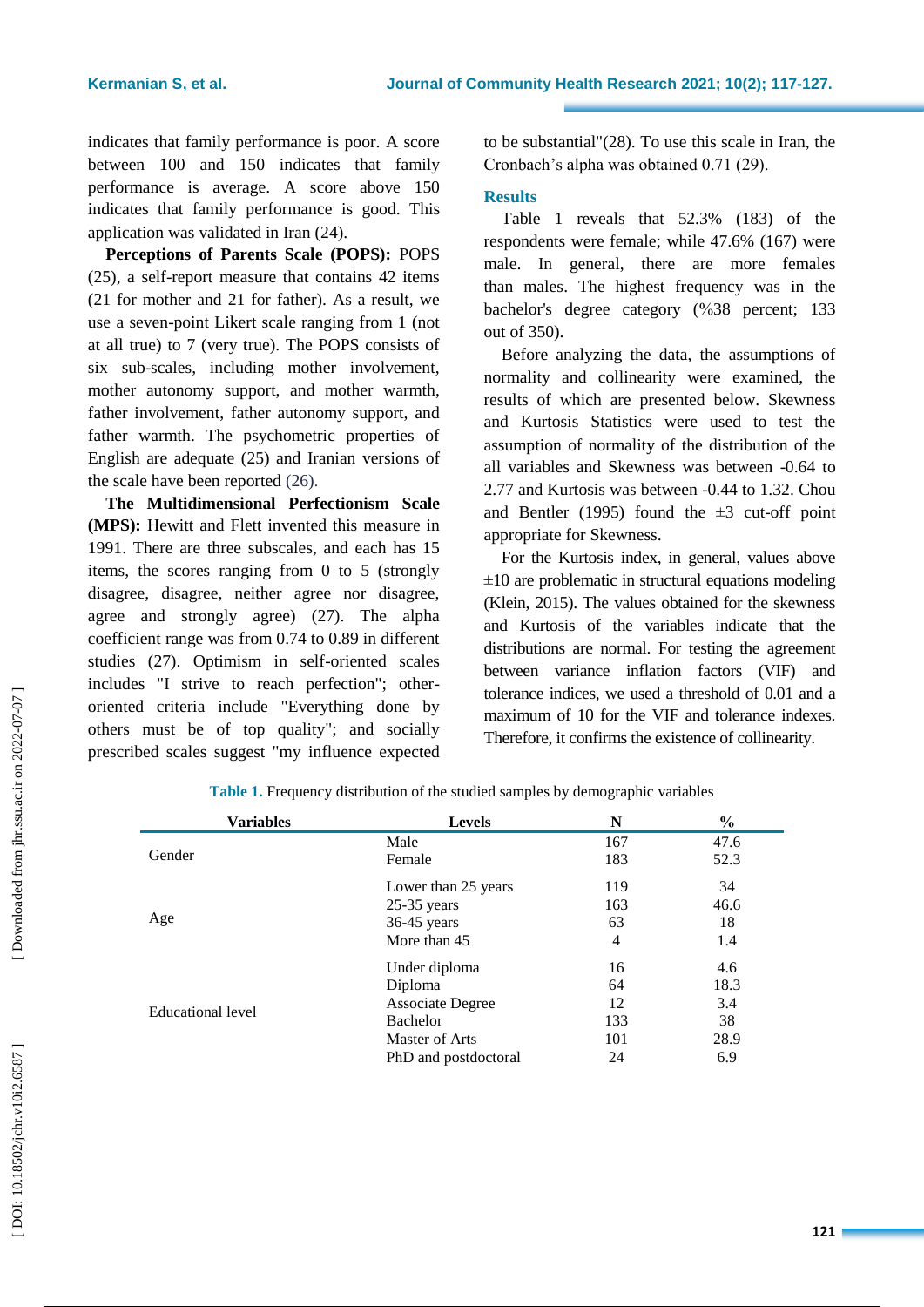| Variable                  | <b>Subscale</b>                   | <b>Mean</b> ± SD | <b>Skewness</b> | <b>Kurtosis</b> |
|---------------------------|-----------------------------------|------------------|-----------------|-----------------|
| Narcissism                | Narcissism                        | $5.39 \pm 3.12$  | $-0.22$         | 0.44            |
|                           | Self-oriented perfectionism       | $30.09 \pm 7.32$ | 0.08            | $-0.35$         |
| Perfectionism             | Other-oriented perfectionism      | $30.87 \pm 7.71$ | $-0.25$         | 0.05            |
|                           | socially prescribed perfectionism | $28.63 \pm 8.18$ | $-0.04$         | $-0.44$         |
|                           | Physical neglect                  | $6.70 \pm 2.93$  | 1.76            | 1.32            |
|                           | <b>Emotional neglect</b>          | $6.09 \pm 2.61$  | 2.77            | 1.11            |
|                           | Sexual abuse                      | $23.12 \pm 5.99$ | $-0.37$         | $-0.38$         |
| Child trauma              | Physical abuse                    | $7.09 \pm 2.99$  | 1.27            | 1.63            |
|                           | <b>Emotional abuse</b>            | $8.35 \pm 4.08$  | 1.68            | 1.16            |
|                           | General childhood trauma          | $26.76 \pm 6.54$ | $-0.16$         | $-0.33$         |
|                           | Maternal involvement              | $40.26 \pm 9.62$ | $-0.43$         | $-0.03$         |
| <b>Parenting Maternal</b> | Maternal warmth                   | $31.50 \pm 7.89$ | $-0.64$         | $-0.20$         |
|                           | Autonomy support                  | $12.57 \pm 3.14$ | 0.32            | 0.67            |
|                           | Problem Solving                   | $15.59 \pm 3.23$ | $-0.14$         | 0.28            |
|                           | Communication                     | $21.39 \pm 3.71$ | $-0.10$         | 0.93            |
|                           | <b>Affective Responsiveness</b>   | $16.95 \pm 3.09$ | 0.01            | 0.25            |
| <b>Family Function</b>    | Affective Involvement             | $20.72 \pm 5.25$ | 0.17            | 0.08            |
|                           | <b>Behavior Control</b>           | $20.84 \pm 3.68$ | 0.08            | 0.22            |
|                           | <b>General Functioning</b>        | $28.87 \pm 5.48$ | 1.2             | 0.66            |

**Table 2.** Descriptive statistics of the subscales used in the study

**Table 3 .** Structural equation model fitting indices

| Value   | <b>Allowable Limitation</b> |
|---------|-----------------------------|
| 418.781 |                             |
| 2.792   | Less than 3                 |
| 0.072   | Less than $0.08$            |
| 0.923   | Above 0.9                   |
| 0.902   | Above 0.9                   |
| 0.924   | Above $0.9$                 |
|         |                             |

DF: Degree of Freedom, RMSEA: Root Mean Square Error Approximation, CFI: Comparative Fit Index, TLI: Tucker -Lewis Index, IFI: Incremental Fit Index

In a review of structural equation model fitting indices, the statistical calculation results of the fitting indices showed that Chi-square  $\chi$ 2 /df = 2.79 was important at 0.001. Comparative Fit index (CFI) was 0.923, Tucker -Lewis Index (TLI) and Incremental Fit Index (IFI) was appropriate since ک it exceeded 0.90. Also, the Root Mean Square Error Approximation (RMSEA)  $= 0.075$  was in the acceptable range.

According to Table 4, in cases where T -statistic is out of range  $(+ 1.96$  and  $-1.96$ ) or significance level is less than 0.05, two variables have significant relationship with each other. As can be seen, the direct paths of the perfectionism to narcissism variable were significant (β =  $0.25$ ,  $t = 3.043$ ). Direct paths of the family function to perfectionism variable were significant  $(\beta = 0.196, t = 2.482).$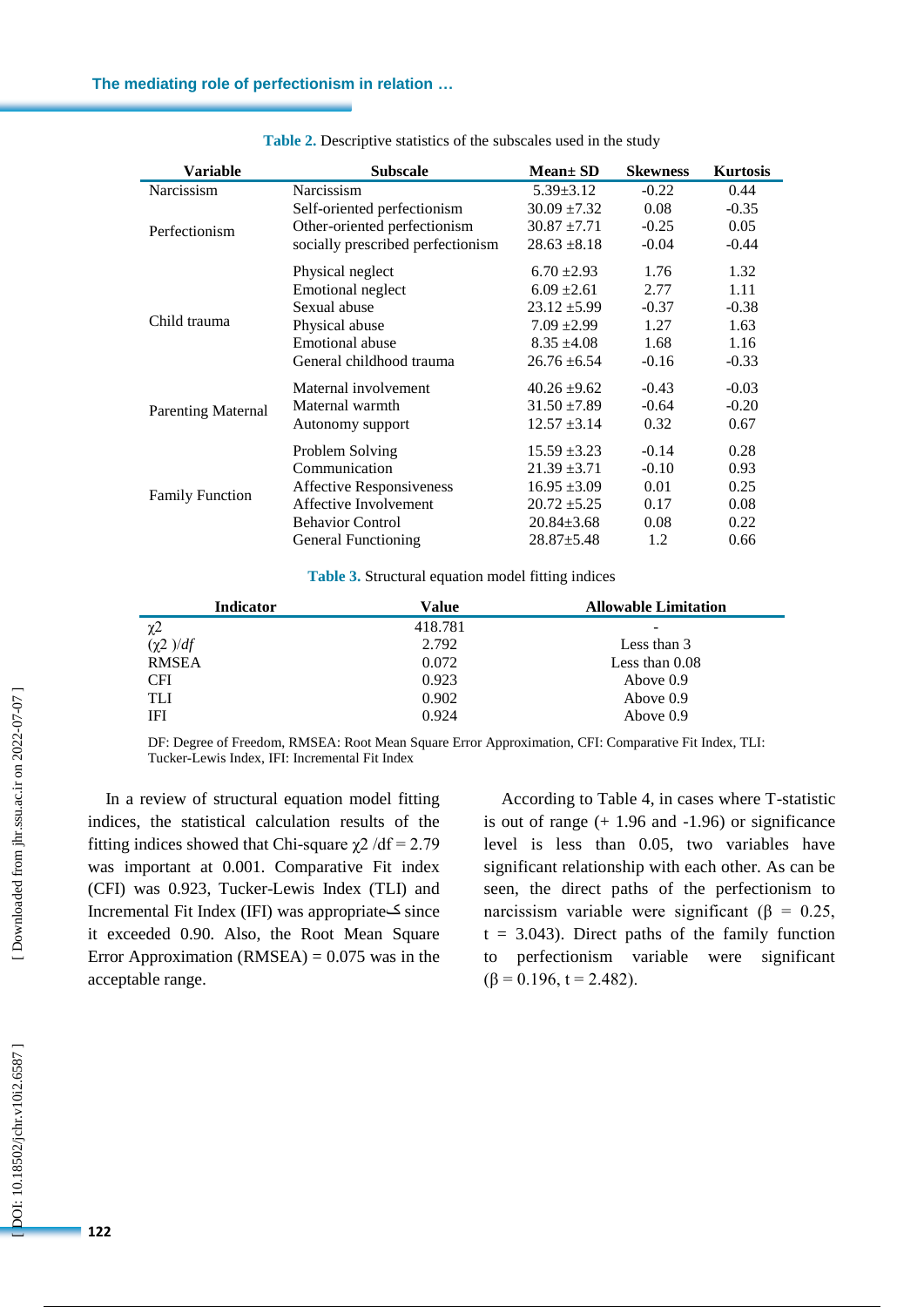

**Figure 2 .** The structural equation model of narcissism

| Table 4. Investigation of direct effects of variables in the research model |  |  |  |  |  |  |  |  |
|-----------------------------------------------------------------------------|--|--|--|--|--|--|--|--|
|-----------------------------------------------------------------------------|--|--|--|--|--|--|--|--|

| Independent variable      | <b>Dependent</b><br>variable | Non-standardized<br>coefficients | <b>Standard</b><br>coefficients |          | p     |  |
|---------------------------|------------------------------|----------------------------------|---------------------------------|----------|-------|--|
| Child Trauma              | Narcissism                   | 0.014                            | 0.036                           | 0.402    | 0.688 |  |
| <b>Parenting Maternal</b> | Narcissism                   | $-0.015$                         | $-0.071$                        | $-0.734$ | 0.463 |  |
| <b>Family Function</b>    | Narcissism                   | $-0.031$                         | $-0.063$                        | $-0.686$ | 0.493 |  |
| Perfectionism             | Narcissism                   | 0.043                            | 0.25                            | 3.043    | 0.002 |  |
| Child Trauma              | Perfectionism                | 0.302                            | 0.135                           | 1.753    | 0.080 |  |
| <b>Parenting Maternal</b> | Perfectionism                | 0.125                            | 0.106                           | 1.278    | 0.201 |  |
| <b>Family Function</b>    | Perfectionism                | 0.562                            | 0.196                           | 2.482    | 0.013 |  |
|                           |                              |                                  |                                 |          |       |  |

**Table 5.** Investigation of indirect effects of variables in the research model

| <b>Mediator</b> | Independent<br>variable | <b>Dependent</b><br>variable | Non-standardized<br>coefficients | Lower    | <b>Upper</b> |       |
|-----------------|-------------------------|------------------------------|----------------------------------|----------|--------------|-------|
| Perfectionism   | Child Trauma            | Narcissism                   | 0.013                            | 0.001    | 0.039        | 0.033 |
| Perfectionism   | Parenting Maternal      | Narcissism                   | 0.005                            | $-0.001$ | 0.02         | 0.124 |
| Perfectionism   | <b>Family Function</b>  | <b>Narcissism</b>            | 0.024                            | 0.002    | 0.074        | 0.026 |

The Bootstrap method using 2000 times sampling process was used to determine the indirect effect. According to Table 5, it can be observed that indirect effect of the latent variable of child trauma on the narcissism through perfectionism was significant ( $b = 0.013$ ,  $p < 0.05$ ). It can also be observed that indirect effect of the latent variable of family function on the narcissism

through perfectionism was significant ( $b = 0.024$ , p  $< 0.05$ ).

#### **Discussion**

This study aimed to explain the structural model of narcissism based on early trauma, family function, and perceived parenting styles with the mediating role of perfectionism. The fitted model showed that early life trauma has a positive effect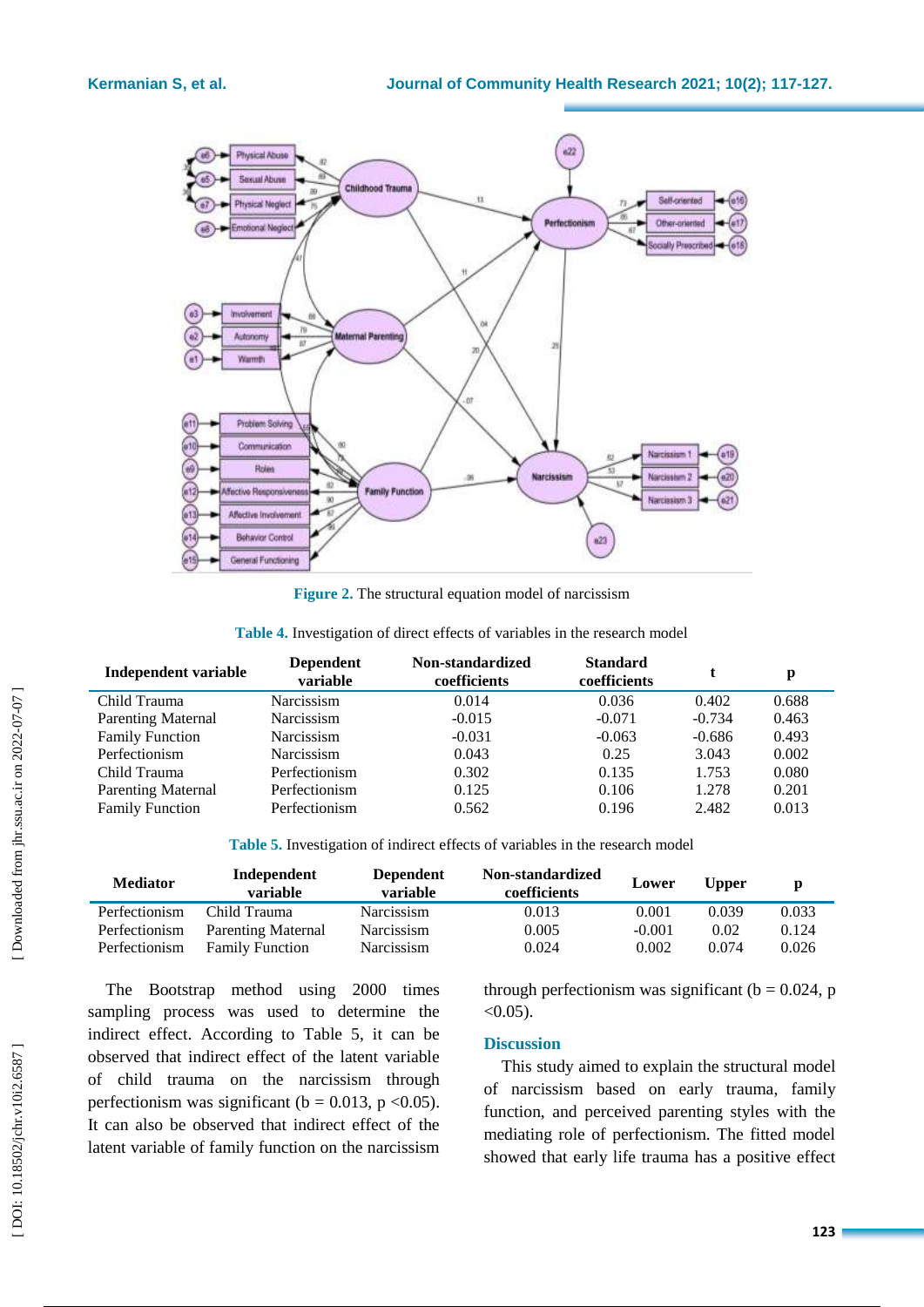on perfectionism. These results are consistent with numerous previous studies (1, 8). In order to explain these findings, in individuals with elevated levels of perfectionism, traumatic experiences can be responded quite negatively; since these individuals have a strong need for control and are often extremely stressed by activities beyond their control (30). Indeed, perfectionists acutely feel situations that evoke feelings of helplessness and a feeling of not being in control (e.g., the COVID -19 pandemic) (31). For the person who wants to be perfect or feels pressure d to be perfect, traumatic experiences often underline that things have been far from optimal and that their efforts and behavior have been negatively impacted. After a traumatic event, perfectionists are particularly at risk of experiencing post -traumatic stress disorder (PTSD) symptoms ; since they usually feel responsible for negative results and experiences (32).

In addition, styles of family functioning and parenting have had a direct adverse effect on perfectionism (10, 33 -34 ) . Sahraee et al . found that there is a strong significant association with positive perfectionism between the total family efficiency score and its three subscales (roles, problem -solving, and affection express). In addition, a strong negative association between the total family efficiency score , and its two subscales (roles and affection express) with negative perfectionism was indicated. The results of this study confirmed the distinction between positive and negative perfectionism and show that while positive perfectionism creates an inefficient environment, the context for the development of negative perfectionism can have negative characteristics in the family (33) . This relationship is significant and indicates that the family and, especially the behavior of parents during childhood play an essential role in the development of behavioral disorders during childhood and adolescence (6)

As predicted, perfectionism had a direct positive impact on narcissism. This result is in line with Smith et al . (35) and Casale et al . (36). Authors found that an interpersonal style was adopted by both grandiose and vulnerable narcissists that

focuses on presenting a public image of flawlessness. Both of these studies have shown that grandiose narcissists brashly describe themselves as ideal to everyone else, while vulnerable narcissists try to avoid their imperfections being displayed or revealed (35,36). Moreover, Casale et al. (2016) have reported evidence showing a strong association between different aspects perfectionist self -presentation (perfectionist self promotion, non -display of imperfection, and non disclosure of imperfection) and vulnerable narcissism (35). However, only two studies clearly discuss the relationship of perfectionism with narcissistic grandiosity and narcissistic vulnerability measures (37,38). Flett et al. (2014) reported that narcissistic grandiosity and vulnerability were associated with self -oriented and socially prescribed perfectionism, while other oriented perfectionism was inconsistently related to narcissistic grandiosity and unrelated to narcissistic vulnerability (37). Furthermore, Stoeber et al. (2015) reported that other -oriented perfectionism was mainly linked to narcissistic grandiosity after removal of overlap in the dimensions of trait perfectionism, while socially prescribed perfectionism was mainly linked to narcissistic vulnerability (38).

There was also a positive effect of narcissism directly from early life trauma and a negative impact on family functioning. The findings of these studies allow us to understand that positive parenting is more strongly associated with the positive growth of narcissistic tendencies. The ambiguities and sometimes conflicting outcomes, however, prevent us from stating with certainty which particular aspects of parenting actually cause narcissism. Higher traits of pathological narcissism in young people have been associated with recalled childhood experiences of being overprotected, overvalued, and experiencing leniency in the parental discipline. Non -specific risk factors were support, abuse, and neglect. Excessively, selfimportant childhood environments are associated with grandiose and vulnerable narcissistic characteristics, characterized by the young person expressing unrealistic self -views, beliefs in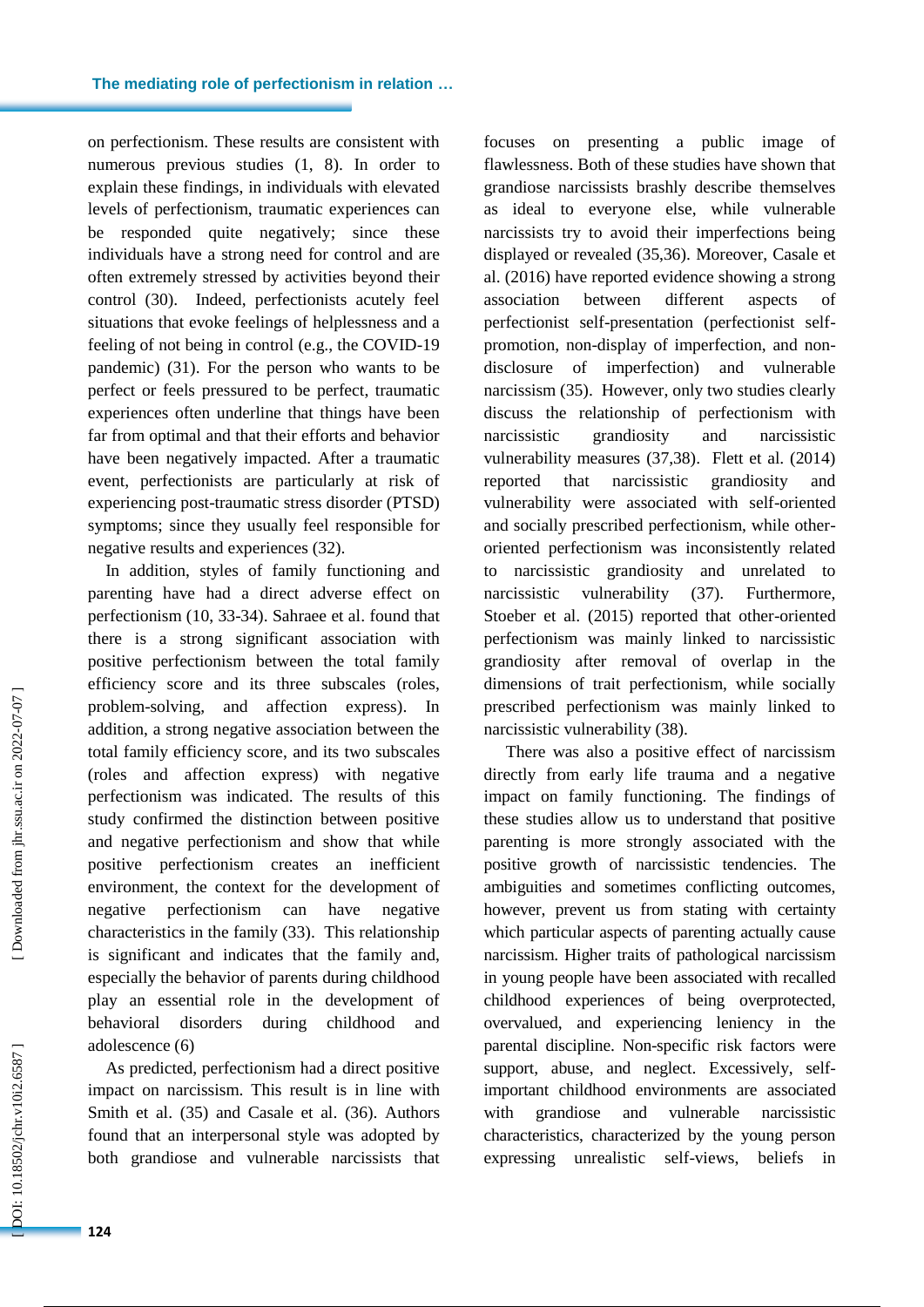entitlement, and impaired autonomy (8,15). Based on the results, the indirect effects of perceived parenting style and family functioning on narcissism were also negative and significant. Thus, the finding of this study is in accordance with Burke et al.'s study, which used structural equation modeling to examine over parenting, perceived interference, facilitation, student adjustment, and family functioning in 302 parent–young adult dyads (39).

It found that over -parenting facilitated but did not interfere with child behavior. Whereas this association was detrimental for young adults, it was positive for parents. Furthermore, a similar pattern emerged in the indirect effects of over parenting on student adjustment through young adults' versus parents' perceived facilitation. It appears that children achieve better results when their parents facilitate their goals (39). To explain this finding, according to Edery's (2019) study, Unforgettable childhood trauma involved parents children problems in his family of origin. With parents who exhibited a wide range of psychological difficulties, his first five years were shaped by coping strategies to survive the cold, rejecting, and narcissistic abusive environment. Through a so -called "abnormal" relationship with his parents, which reflected its parental style, he identified his family as authoritarian, rejecting, and traumatic. He developed the following characteristics due to these parenting styles: introversion, kindness, agreeableness, and profound empathy for the mentally ill (1). The role of early childhood experiences in the development of narcissism is implied by various theories and studies, but empirical conclusions are mixed. In addition, it is important to study pathological narcissism and potential underlying mechanisms in young people, since personality pathology can

often already be observed in adolescence and tends to persist into adulthood (8, 15).

The current study also had a number of limitations. The retrospective self -report measures of parenting practices were limited by shared method variances and, since this was a cross sectional study, no causality can be inferred. The strength of this research was examining the relationship between early trauma, family function, and perceived parenting styles with the mediating role of perfectionism in creating narcissism in a model of structural equations with a significant number of samples. The obvious disadvantage of this study was the lack of generalization of results due to non -random sampling.

### **Conclusion**

According to the result s , the findings have significance for intervention, not only in recognizing possible future causes of growth, but also the potential patient -therapist relationship problems resulting from these narcissistic assumptions in the treatment process.

## **Acknowledgement**

This article was part of a doctoral dissertation written by the first author in the field of educational sciences with approval number 10134702971001/98 of the research deputy of the Faculty of Psychology and Educational Sciences, Islamic Azad University, Tehran Center Branch. The authors would like to thank all those who helped in conducting this study.

## **Author contribution**

A.B and F.J contributed to the research, and S . K AND F . G wrote the article .

## **Conflict of interest**

The author s declare that there is no conflict of interest.

## **References**

3 .Caligor E, Stern BL. Diagnosis, Classification, and Assessment of Narcissistic Personality Disorder Within the

<sup>1.</sup>Edery RA. The Traumatic Effects of Narcissistic Parenting on a Sensitive Child: A Case Analysis. Health Science Journal. 2019;13(1):1 -3.

<sup>2</sup> .Mosquera D, Gonzalez A. Narcissism as a consequence of trauma and early experiences. ESTD Newsletter. 2011;1(2):4 -6.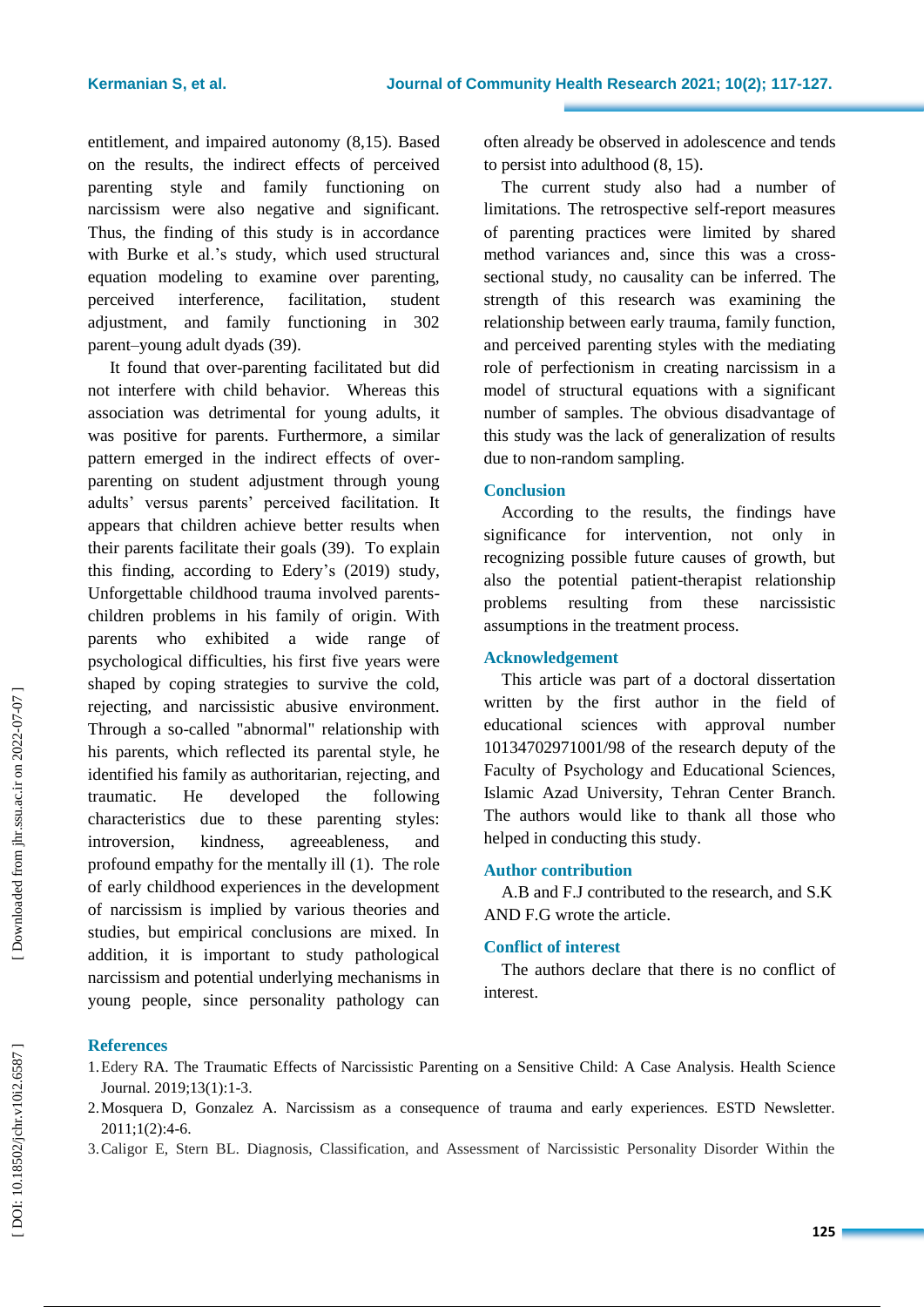#### **The mediating role of perfectionism in relation …**

Framework of Object Relations Theory. Journal of Personality Disorders. 2020;34(Supplement):104 -21.

- 4 .Mosquera D, Knipe J. Understanding and treating narcissism with EMDR therapy. Journal of EMDR Practice and Research. 2015;9(1):46 -63.
- 5 .Abolghasemi S, Tavakoli Azad J, Biabani Asli M, et al. The Relationship Between Family Function, Perfectionism and Hidden Anxiety of Students. Avicenna Journal of Neuro Psycho Physiology. 2018; 5 (3) :107 - 12.
- 6 .Rohner RP, Filus A, Melendez -Rhodes T, et al. Psychological Maladjustment Mediates the Relation Between Remembrances of Parental Rejection in Childhood and Adults' Fear of Intimacy: A Multicultural Study. Cross - Cultural Research. 2019;53(5):508 -542.
- 7 .Brummelman E, Gürel Ç, Thomaes S, et al. What separates narcissism from self -esteem? A social -cognitive perspective. InHandbook of Trait Narcissism 2018 (pp. 47 -55). Springer, Cham.
- 8 .Van Schie CC, Jarman HL, Huxley E , et al. Narcissistic traits in young people: understanding the role of parenting and maltreatment. Borderline Personality Disorder and Emotion Dysregulation. 2020; 7: 10.
- 9 .Csathó Á, Birkás B. Early -life stressors, personality development, and fast life strategies: An evolutionary perspective on malevolent personality features. Frontiers in Psychology. 2018; 9:305.
- 10 . Miller AL, Speirs Neumeister KL. The influence of personality, parenting styles, and perfectionism on performance goal orientation in high ability students. Journal of Advanced Academics. 2017; 28(4):313 -44.
- 11 . Claudio L. Can parenting styles affect the children's development of narcissism? A Systematic Review. The Open Psychology Journal. 2016; 9(1).
- 12 . Murphy S, McElroy E, Elklit A, et al. Child maltreatment and psychiatric outcomes in early adulthood. Child Abuse Review. 2020; 29(4): 365 -78.
- 13 . Beal SJ, Kashikar -Zuck S, King C, et al. Heightened risk of pain in young adult women with a history of childhood maltreatment: a prospective longitudinal study. Pain. 2020 ;161(1):156 -65.
- 14 . Huxley E, Bizumic B. Parental invalidation and the development of narcissism. The Journal of Psychology. 2017 ; 151(2):130 -47.
- 15 . Kealy D, Laverdière O, Cox DW, et al. Childhood emotional neglect and depressive and anxiety symptoms among mental health outpatients: the mediating roles of narcissistic vulnerability and shame. Journal of Mental Health. 2020:1 -9.
- 16 . Kline RB. Principles and practice of structural equation modeling. Guilford publications . 2015.
- 17 . Gul M, Aqeel M, Akhtar T, et al. The Moderating Role of Perfectionism on the Relationship between Parenting styles and Personality Disorders in Adolescents. Foundation University Journal of Psychology. 2019;3(2).
- 18 . Raskin R, Hall CS. The Narcissistic Personality Inventory: Alternative form reliability and further evidence of construct validity. Journal of personality assessment. 1981 ;45(2):159 -62.
- 19 . Soyer RB, Rovenpor JL, Kopelman RE, et al. Further assessment of the construct validity of four measures of narcissism: Replication and extension. The Journal of Psychology. 2001;135(3):245-58.
- 20 . Hassanzadeh F, Akhani A, Asgharnejad Farid A. Psychometric Properties of Brief Version of Pathological Narcissism Inventory. Journal of Neyshabur University Medical Sciences. 2020; 8 (1) :77 -87.[Persian]
- 21 . Bernstein DP, Ahluvalia T, Pogge D, et al. Validity of the childhood trauma questionnaire in an adolescent psychiatric population. Journal of the American Academy of Child & Adolescent Psychiatry. 1997;36(3):340 -8.
- 22 . Zarrati I, Bermas H, Sabet M. The Relationship Between Childhood Trauma and Suicide Ideation: Mediating Role of Mental Pain. Annals of Military and Health Sciences Research. 2019 ;17(1):e89266.
- 23 . Epstein NB, Baldwin LM, Bishop DS. The McMaster family assessment device. Journal of Marital and Family Therapy. 1983; 9(2):171 -80.
- 24 . Zadeh Mohammadi A, Malek Khosravi GH. Preliminary Investigation of Psychometric Properties and Validation of Family Functioning Scale (FAD). Journal of Family Research. 2006; 2 (5): 69 -89. [Persian]
- 25 . Grolnick WS, Deci EL, Ryan RM. Internalization within the family: The self -determination theory perspective.In J. E. Grusec & L. Kuczynski (Eds.), Parenting and children's internalization of values: A handbook of contemporary theory. 1997:135 -161.
- 26 . Karshki H. The role of motivational models and environmental perceptions in learning self -regulation in male third -year high -school students. InFaculty of Psychology & Educational Science . 2008.
- 27 . Hewitt PL, Flett GL. Perfectionism in the self and social contexts: conceptualization, assessment, and association